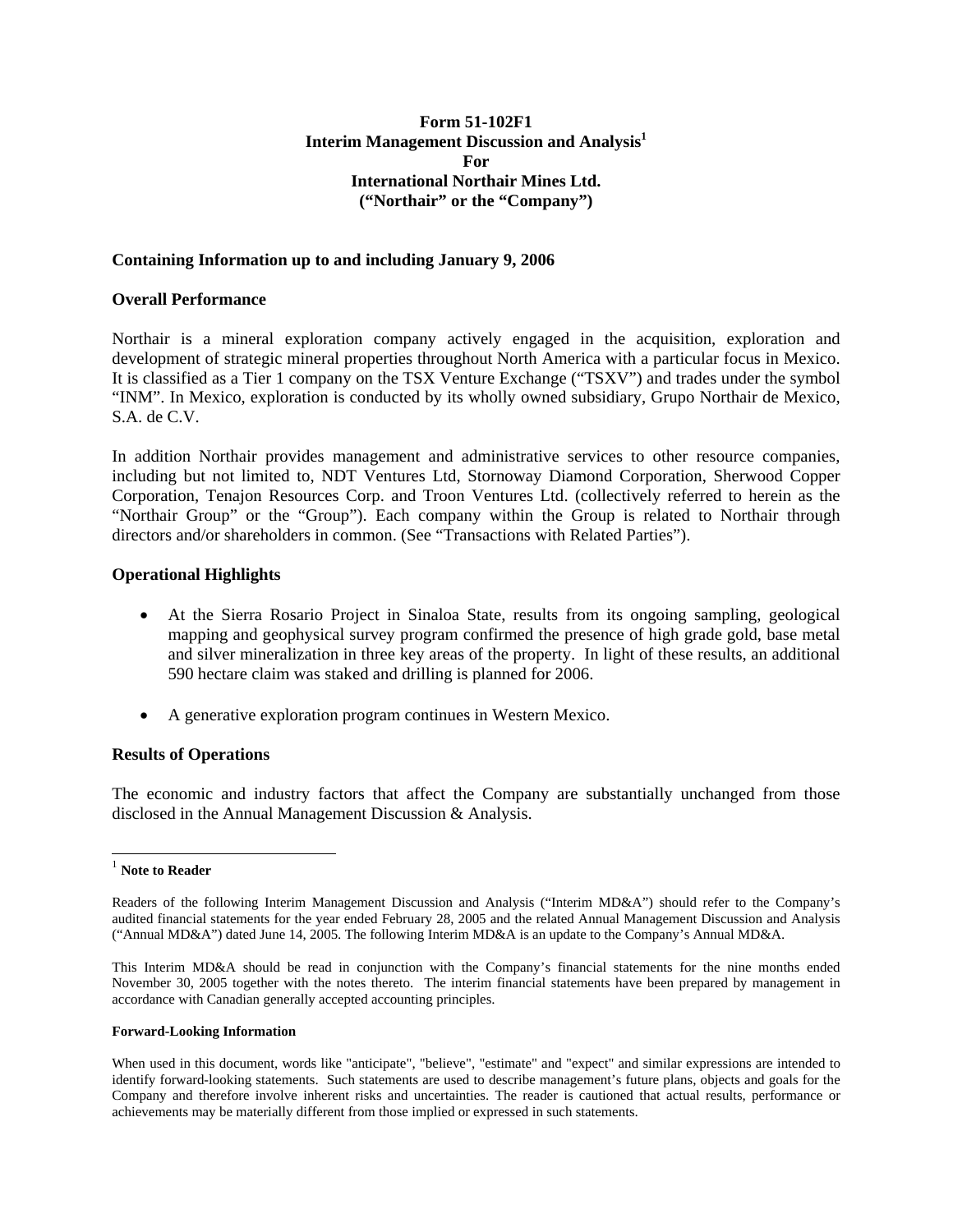## Nine months ending November 30, 2005

The Company's loss from operations for the nine months ended November 30, 2005 (the "**Current Period**") of \$513,508 was slightly more than the loss in the nine months ended November 30, 2004 (the "**Comparative Period**") of \$454,976. The results of operations were largely influenced by reduced administrative recoveries, write-offs of resource property costs, and gains from resource property option agreements.

Administrative recoveries from companies Northair provides management and administrative services to decreased from \$258,471 in the Comparative Period to \$96,762 in the Current Period. During the Current Period, a one-time adjustment for the administrative fees charged to the Northair Group reduced the amount usually recovered. This one time adjustment was necessary to reconcile the year to date administrative recoveries between the Northair Group.

The Company capitalizes all acquisition and exploration costs until the property to which those costs related is placed into production, sold or abandoned. During the Current Period the Company spent \$240,517 (Comparative Period - \$744,752) to explore its resource properties. The decision to abandon a property is largely determined from exploration results, and the amount and timing of the Company's write-offs of capitalized resource property costs will vary in a fiscal period from one year to the next and typically cannot be predicted in advance. During the Current Period, the Company wrote-off capitalized resource property costs of \$250,529 (Comparative Period – \$243,446). After the write-off, the Company's capitalized resource property costs totalled \$384,779 at November 30, 2005.

Gains from resource property option payments occur when cash and/or securities received during the period from property optionees exceed the resource property costs recorded in the books. During the Current Period the Company recorded gains of \$33,558 (2004 - \$nil) from resource property option agreements. Most of the gain was attributed to the Sierria Rosario Property.

General and administrative expenses increased from \$235,028 in the Comparative Period to \$287,251 in the Current Period, the result of the aforementioned reduction in administrative recoveries. Otherwise, salaries and benefits, office, investor relations and professional fees all experienced slight decreases from the Comparative Period as a result of a general decline in corporate activity.

# Three months ending November 30, 2005

Results of operations for the three months ending November 30, 2005 (the "**Current Quarter**") with comparison to the three months ending November 30, 2004 (the "**Comparative Quarter**") are discussed in the previous paragrah entitled "nine months ending November 30, 2005" and elsewhere in this Interim MD&A. No material differences in corporate, industry, or economic trends exisit between the Current Quarter and the Current Period.

The Company's loss from operations for the Current Quarter of \$145,678 was slightly more than the loss in the Comparative Quarter of \$137,198. The results of operations were largely influenced by reduced administrative recoveries and write-offs of resource property costs.

Administrative recoveries decreased from \$85,395 in the Comparative Quarter to \$59,770 in the Current Quarter. As discussed earlier, these decreases are a result of a general decline in corporate activity.

During the Current Quarter, the Company wrote-off capitalized resource property costs of \$94,755 (Comparative Quarter – \$94,917).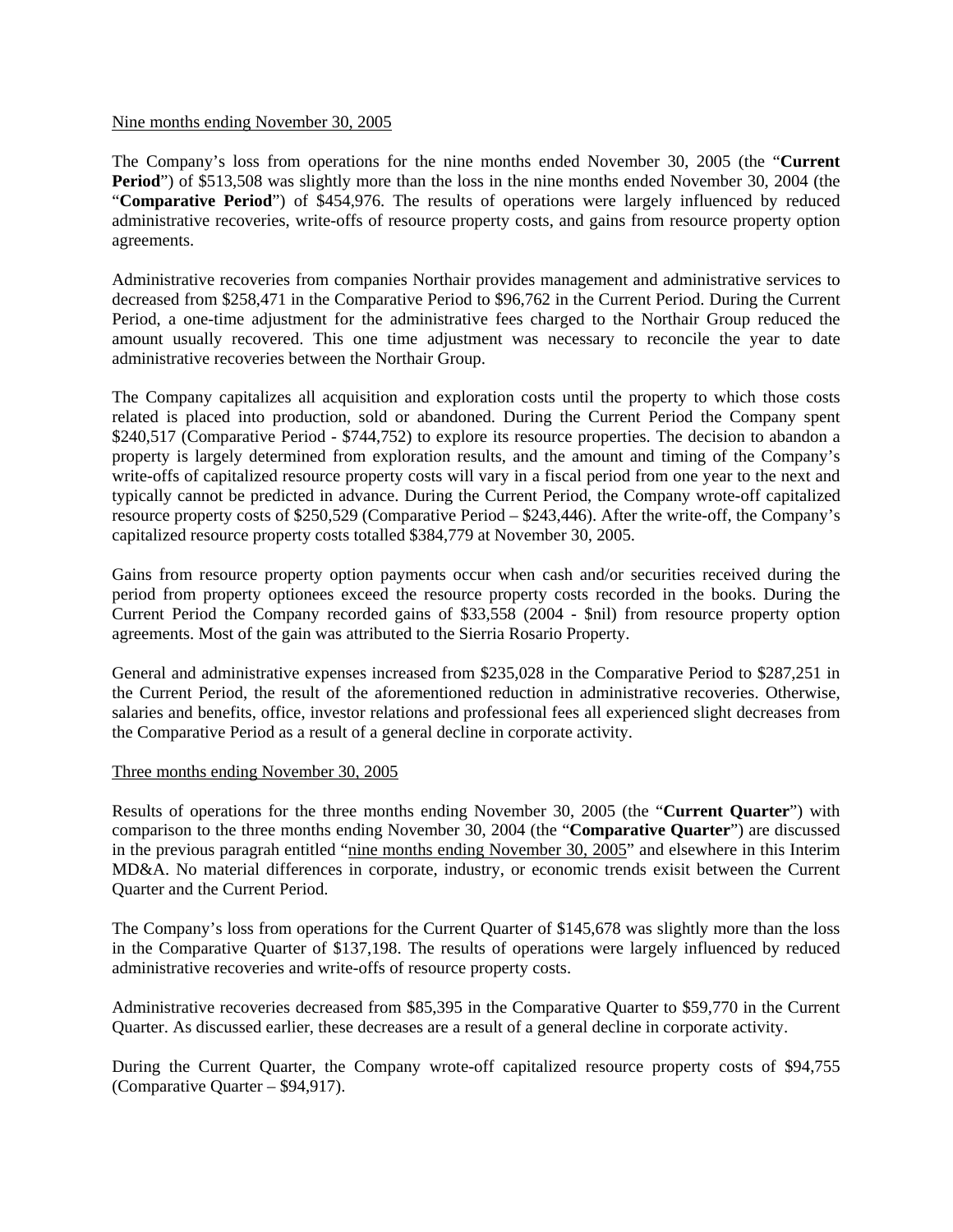# **Exploration Update**

During the quarter the company intensified its general exploration program in Mexico, concentrating its efforts in the Sierra Madre Occidental. Several potential acquisition targets have been identified and due diligence is ongoing.

Our corporate objective remains to identify and develop high grade as well as bulk tonnage precious metal deposits. We utilize a strategy that combines favourable geological belt exploration, submittal solicitation and evaluation of potentially available advanced stage projects to further our goals. The program generally focuses on less explored yet highly prospective metallogenic geological provinces that the Company believes have a higher than normal opportunity for significant discovery.

At the Sierra Rosario Project in Sinaloa State, Sparton Resources Inc. has reported positive results from its ongoing sampling, geological mapping and geophysical survey program. The program confirmed the presence of high grade gold, base metal and silver mineralization in three key areas of the property. In light of these results, an additional 590 hectare claim was staked and drilling is planned for 2006. Sparton is earning a 51% interest in the property by paying Northair \$130,000 in cash, issuing 275,000 common shares and incurring \$800,000 in exploration expenditure over a four year period.

At the El Tesoro Project in Durango State, the Company has entered into a lease agreement with Compania Minera San Valentin, S.A. de D.V. (San Valentin). San Valentin is a publicly held company with corporate offices in Durango and Houston, Texas. Under the agreement, after an initial due diligence period, San Valentin will pay the Company up to \$5,000 US/month for the right to mine the Company's concessions; with an option to purchase the concessions for \$500,000 US.

At the Las Moras Project in Durango State, the Company has returned the optioned concession to the vendor due to high payments and accordingly, wrote-off capitalized acquisition and exploration costs totaling \$22,890 during the current period. Northair maintains an adjacent wholly owned claim covering a base metal occurrence.

All field exploration programs are under the direction of Mr. Jim Robinson, Northair's Vice President, Exploration, who is a Qualified Person as defined by NI 43-101.

# **Risks and Uncertainties**

The risks and uncertainties affecting the Company remain unchanged from those disclosed in its Annual MD&As.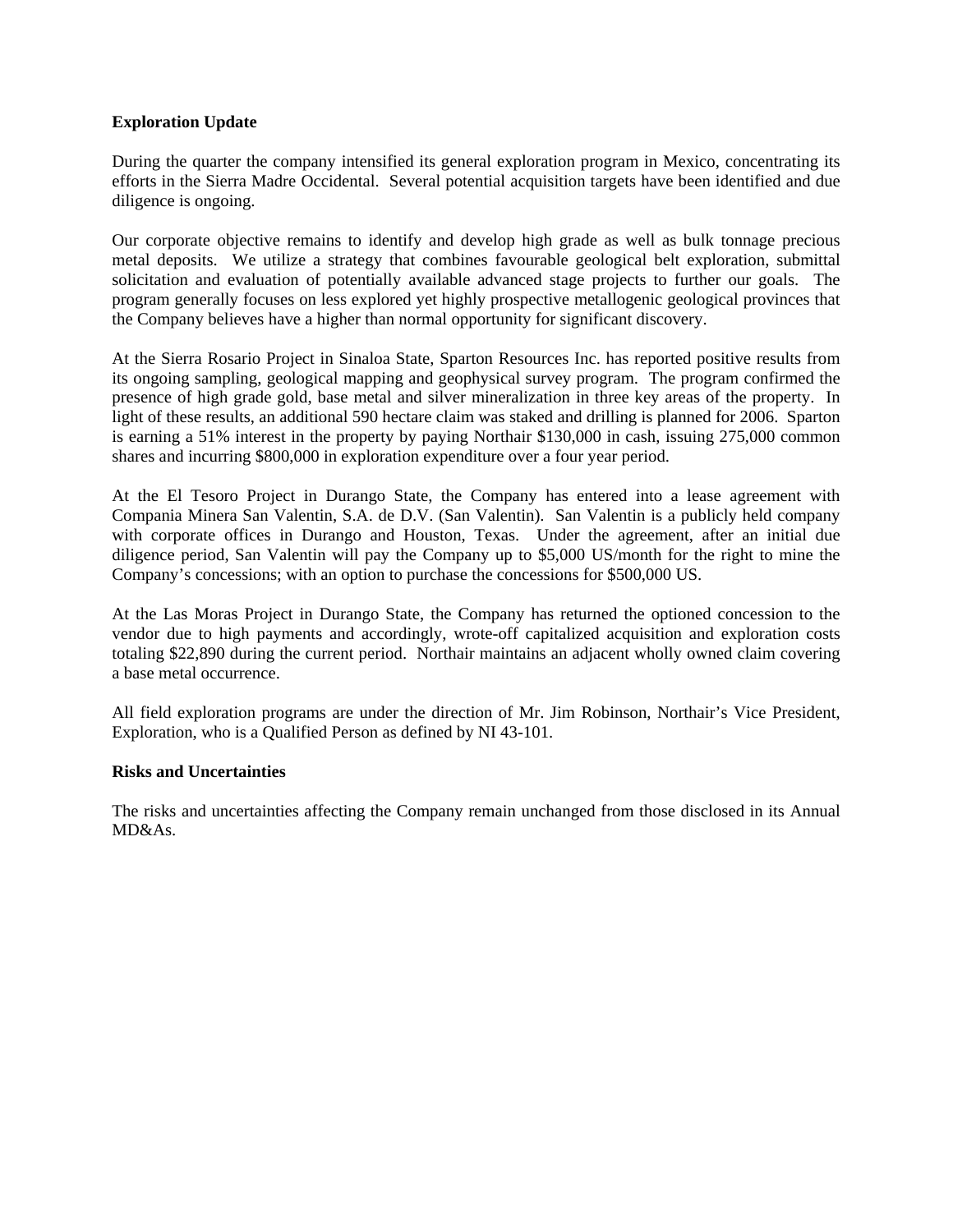## **Summary of Quarterly Results**

The following table sets out selected unaudited quarterly financial information of Northair and is derived from unaudited quarterly financial statements prepared by management. Northair's interim financial statements are prepared in accordance with Canadian generally accepted accounting principles and expressed in Canadian dollars.

|         |          | Income<br>or (Loss) from<br><b>Continued Operation</b><br>and Net Income (loss) | Basic Earnings (Loss)<br>per share <sup>(1)</sup> from<br><b>Continued Operation</b><br>and Net Income (loss) | Fully Diluted Loss per<br>share $^{(1)}$ - from<br><b>Continued Operation</b><br>and Net Income (loss) |
|---------|----------|---------------------------------------------------------------------------------|---------------------------------------------------------------------------------------------------------------|--------------------------------------------------------------------------------------------------------|
| Period  | Revenues |                                                                                 |                                                                                                               |                                                                                                        |
| 3Q 2006 | Nil      | (145, 678)                                                                      | (0.01)<br>\$.                                                                                                 | (0.01)                                                                                                 |
| 2Q 2006 | Nil      | (257, 552)                                                                      | (0.02)                                                                                                        | (0.02)                                                                                                 |
| 1Q 2006 | Nil      | (110, 278)                                                                      | (0.01)                                                                                                        | (0.01)                                                                                                 |
| 4Q 2005 | Nil      | (963, 031)                                                                      | (0.07)                                                                                                        | (0.07)                                                                                                 |
| 3Q 2005 | Nil      | (137, 198)                                                                      | (0.01)                                                                                                        | (0.01)                                                                                                 |
| 2Q 2005 | Nil      | (192, 566)                                                                      | (0.01)                                                                                                        | (0.01)                                                                                                 |
| 1Q 2005 | Nil      | (125, 212)                                                                      | (0.01)                                                                                                        | (0.01)                                                                                                 |
| 40 2004 | Nil      | (342,509)                                                                       | (0.04)                                                                                                        | (0.04)                                                                                                 |

(1) Based on the treasury share method for calculating diluted earnings.

The factors affecting the Company's quarterly results are substantially unchanged from those factors described in the Annual MD&A.

Quarterly results will vary in accordance with the Company's exploration and financing activities.

Mineral exploration is typically a seasonal business, and accordingly, the Company's administrative expenses and cash requirements will fluctuate depending upon the season. The Company's primary source of funding is through the issuance of share capital. When the capital markets are depressed, the Company's activity level normally declines accordingly. As capital markets strengthen and the Company is able to secure equity financing with favorable terms, the Company's activity levels and the size and scope of planned exploration projects will also increase.

Another factor that affects the Company's reported quarterly results are write-downs or write-offs of capitalized mineral property costs. The Company will write-down or write-off capitalized resource property costs when exploration results indicate that no further work is warranted. The size and timing of these write-offs cannot typically be predicted and affect the Company's quarterly results. The Company regularly reviews its mineral properties to determine whether or not a write-down or write-off of capitalized mineral property costs is required.

In addition, the Company's quarterly results are also affected by the market for securities. Stronger capital markets in 2005 and 2004 allowed the Company to realize gains from the sale of investments during the years ending February 28, 2005 (\$31,731) and February 29, 2004 (\$182,957). These gains offset the Company's administrative expenses, and contribute to an overall reduction in the Company's reported quarterly and annual losses.

# **Liquidity**

The Company's working capital at November 30, 2005 was \$609,027, consisting mostly of cash and cash equivalents. During the Current Period, the cash position decreased by \$521,251 to \$468,618 at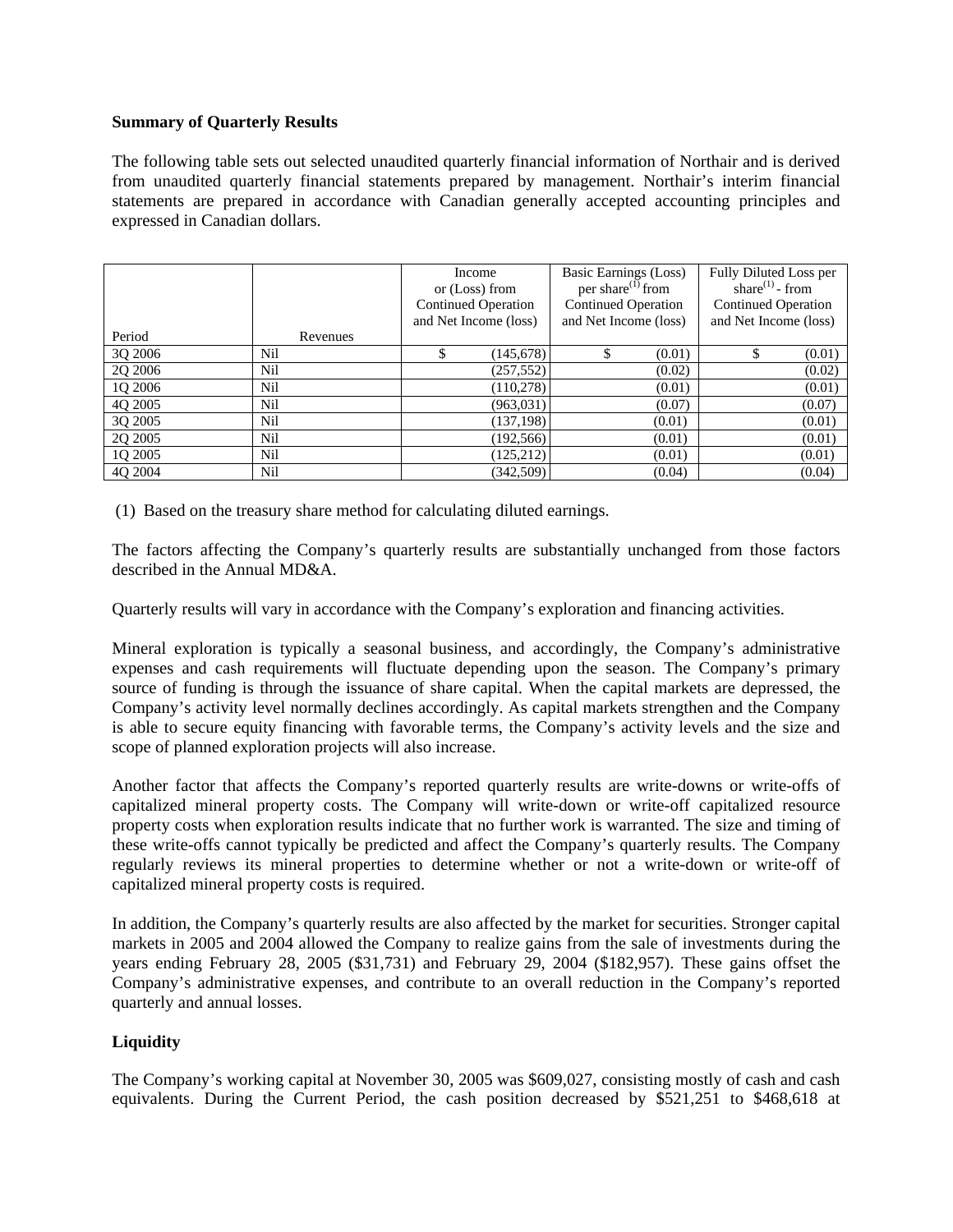November 30, 2005. Cash used in operating activities during the Current Period totaled \$267,386 (2004 - \$425,557). Write-offs of resource property costs (\$250,529) and gains from resource property options (\$33,558) represent the largest non-cash operating items affecting net income.

Cash used in investing activities totaled \$257,359 (Comparative Period - \$771,367). The Company's principal investing activity is the acquisition and exploration of its resource properties. During the Current Period the Company expended \$240,517 to acquire and explore its resource properties (Comparative Period - \$744,752). The Company also received property option payments of \$15,000 (2005 - \$nil).

The Company has a lease agreement for its office space. The minimum annual commitment for rental expenses (excluding operating expenses) for the leased premises is \$115,752 until 2008. The Company offsets some of this contractual obligation through administrative services agreements with other companies (see "Transaction with Related Parties").

## **Capital Resources**

The Company has no operations that generate cash flow and its long term financial success is dependant on management's ability to discover economically viable mineral deposits. The mineral exploration process can take many years and is subject to factors that are beyond the Company's control.

In order to finance the Company's exploration programs and to cover administrative and overhead expenses, the Company raises money through equity sales and from the exercise of convertible securities. Although the Company has been successful in the past in obtaining financing, there can be no assurance that it will be able to obtain adequate financing in the future or that the terms of such financing will be favorable. Many factors influence the Company's ability to raise funds, including the health of the resource market, the climate for mineral exploration investment, the company's track record and the experience and caliber of its management. At the present time the Company has no plans to use debt financing to further its acquisition and exploration activities.

The Company currently has sufficient financial resources to meet its administrative overhead expenses for the next twelve months and is confident it can raise additional funds to undertake all of its planned exploration activities. Actual funding requirements may vary from those planned due to a number of factors, including the progress of exploration activity. Management believes it will be able to raise equity capital as required in the long term, but recognize there will be risks involved that may be beyond their control. The Company intends to continue to use various strategies to minimize its dependence on equity capital, including the securing of joint venture partners where appropriate.

At January 9, 2006 the Company had 1,295,000 stock options outstanding which, if exercised, would increase the Company's available cash by approximately \$627,750.

## **Additional Disclosure for Venture Issuers Without Significant Revenue**

Additional disclosure concerning Northair's general and administrative expenses and resource property costs is provided in the Company's Interim Consolidated Statement of Loss and Deficit and the Interim Consolidated Schedule of Resource Property Costs contained in its Interim Consolidated Financial Statements for November 30, 2005 and the audited annual financial statements dated February 28, 2005 that are available on Northair's website at www.northair.com/Northair/ or on its SEDAR Page Site accessed through www.sedar.com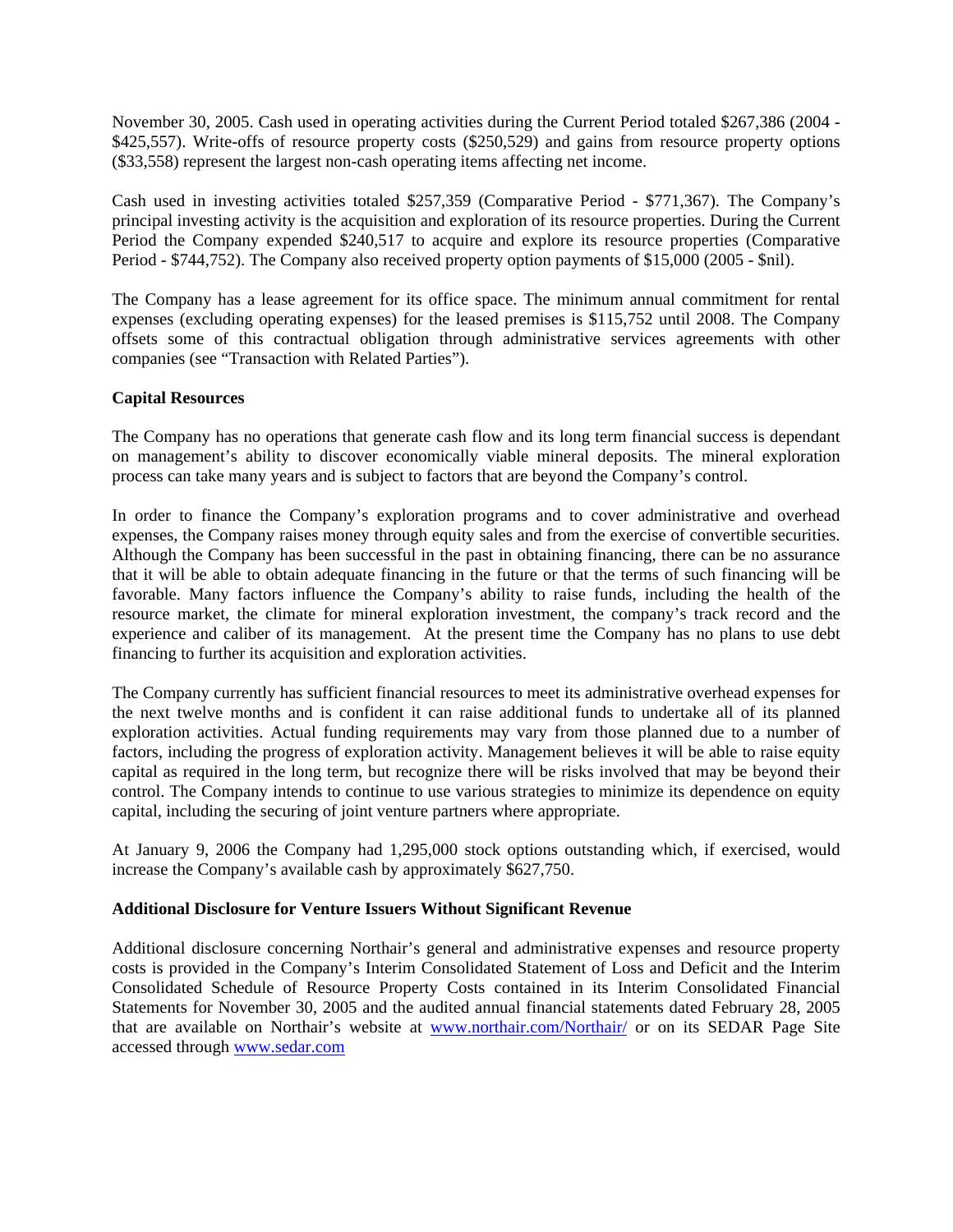## **Outstanding Share Data**

The Company's authorized capital is unlimited common shares without par value. As at January 9, 2006 there were 13,027,172 common shares issued and outstanding.

| Number    | <b>Exercise Price</b> | Expiry             |
|-----------|-----------------------|--------------------|
| 75,000    | \$0.15                | October 17, 2006   |
| 325,000   | \$0.25                | July 17, 2007      |
| 5,000     | \$0.40                | June 5, 2008       |
| 635,000   | \$0.69                | October 21, 2008   |
| 20,000    | \$1.20                | January 8, 2009    |
| 65,000    | \$0.40                | June 17, 2009      |
| 50,000    | \$0.35                | March 15, 2010     |
| 120,000   | \$0.23                | September 14, 2010 |
| 1,295,000 |                       |                    |

As at January 9, 2006 the following options outstanding:

As at January 9, 2006, the Company has nil (February 28, 2005 – 1,493,931) warrants outstanding. The following warrants expired during the period.

| Number     | Price per<br>share | Expiry date        |
|------------|--------------------|--------------------|
| 1,493,931* | \$0.80             | September 30, 2005 |

\* Represents the number of common shares to be acquired upon exercise.

## **Transactions with Related Parties**

The Company provides management and administrative services to other resource companies, including but not limited to, NDT Ventures Ltd, Stornoway Diamond Corporation, Sherwood Copper Corporation, Tenajon Resources Corp. and Troon Ventures Ltd. (collectively referred to as the "Northair Group"). Each company within the Northair Group is related to the Company through directors and/or shareholders in common.

The amounts due from (to) related parties are for expense reimbursements and are receivable from (payable to) various companies with directors in common. The amounts are non-interest bearing and are receivable (payable) within the following year, and therefore, have been classified as current

During the Current Period the Company had the following transactions with related parties:

- a) Administrative recoveries of \$96,762 (Comparative Period \$258,471) are primarily recovered from various companies with certain directors in common.
- b) Total salaries of \$206,250 (Comparative Period \$193,500) were paid to two directors of the Company. The Company recovered \$108,520 (Comparative Period - \$133,885) based on time spent, from companies with certain directors in common.